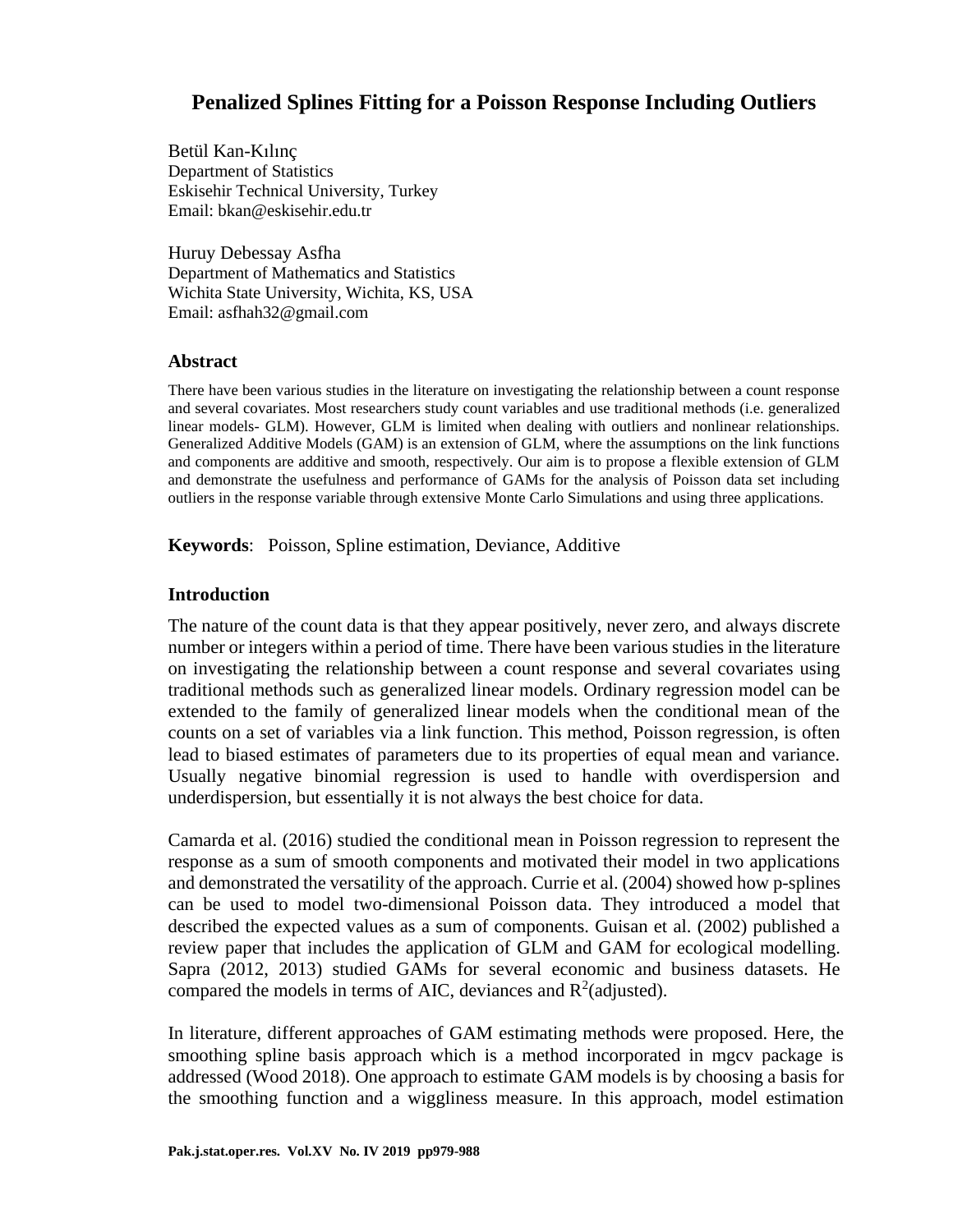#### *Betül Kan-Kılınç and Huruy Debessay Asfha*

implies estimation of smoothing parameter as well as model coefficients for a penalized likelihood maximization objective. The core point of the study is to build a flexible extensio000n of generalized linear models and demonstrate the usefulness of GAMs for this analysis of co0unt data set.

This paper is organized as follows: First we shortly introduce GLM and GAM. The penalized regression splines used for the estimation of GAMs are presented in the next. The first simulation study where the dependent variable suffers from outliers and regresses on one variate conducts an estimation scenario for a Poisson distributed response using GLM and GAMs fitted by three penalized splines, cubic regression splines, p-splines, thinplate splines. Second simulation study is organized in the same manner except regressing the dependent variable on two covariates. Application part illustrates the comparisons of GLM and GAMs using commonly known datasets. Last section provides some concluding remarks.

# **Generalized Linear Model and Generalized Additive Models**

GAM is an extension of GLM, where the assumptions on the link functions and components are additive and smooth, respectively (Hastie et al. 1990, 2001). GLM is introduced to relax the assumptions of normality and homoscedasticity in ordinary linear regression. In GLM, distribution of response variable has to be one of the exponential family distributions such as normal, binomial, exponential, gamma and Poisson (Nelder et al. 1972, Montgomery et al.2012). Also, the similarity in considerably several properties of the exponential family distributions allows us to use the same technique to estimate model coefficients using the likelihood concept of estimation. The general form of GLM is given by,

$$
g(\mu_i) = \eta_i = X_i \beta = \beta_0 + \beta_1 X_1 + ... + \beta_p X_p
$$
\n(1)

where  $X_i$  is the i<sup>th</sup> row of **X** (data matrix),  $\beta$  is the unknown parameter vector. Note that the expected response is given by,

$$
E(y_i) = g^{-1}(\mu_i) = g^{-1}(\eta) = g^{-1}(X\beta)
$$
\n(2)

where  $y_i$ ∼ Exponential family( $\mu_i$ , $\varphi$ ), g is a link function, some known monotonic, which connects the systematic component,  $\eta$  (linear predictor), and the random component (response variable) of the model (Keele 2008). When the response variable follows normal distribution and an identity link function is used, the generalized linear model turns out to be an ordinary linear regression model.

This approach extends to additive models to form generalized additive models (GAM). When the linear predictor,  $X\beta$ , in GLM model are replaced with additive predictors (explanatory variables), the model is called generalized additive model (GAM), thus, GAMs are regarded as extensions of GLMs. In the GAM, the linear predictor becomes:

$$
\beta_0 + \sum_{j=1}^p f_j(x_j) \tag{3}
$$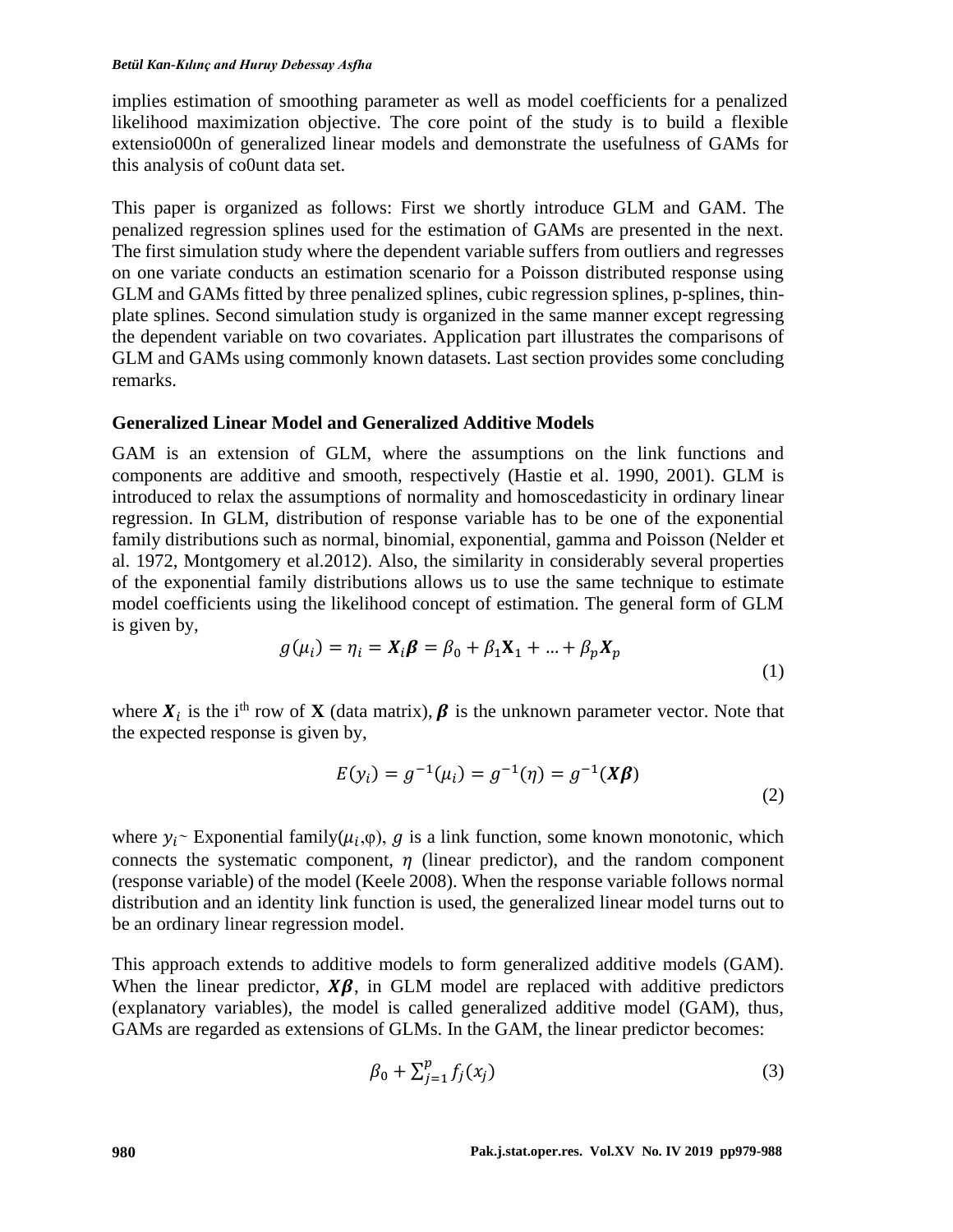where  $x_j$  is a covariate. The  $f_j$ 's in generalized additive models are smoothing functions which can be any of kernels, local regression (loess) or smoothing splines which are derived from the model. In this study we use cubic regression splines, p-splines and thinplate regression splines. The model is obtained by precise characterisation of what is meant by a smooth function, in the form of measures of (wiggliness) spline penalty  $\int f''(x)^2 dx$ . The  $f_j$ 's is linear basis expansion

$$
f_j(x) = \sum_{k=1}^{K} b_{jk}(x) \gamma k \tag{4}
$$

where the  $\gamma_k$  are the coefficients to be estimated and  $b_{ik}(x)$  are the basis functions (approximations). The shape of predictor functions is determined by the data. Hence there is no assumption on the specific link function for error distribution. The penalties become quadratic forms,  $\beta S_j \beta$  where the  $S_j$  are the matrices of known coefficients.

Specifically, for a dependent count variable with observation  $i$ , let  $Y_j$  represent the number of independent events that occur during a fixed time period.  $Y_j$ ~ Poisson ( $\lambda_j$ ) where  $\lambda_j$  is the mean and the variance of this distribution. This parameter is given by

$$
\lambda_i = \exp\left(X_i \boldsymbol{\beta} + \sum_{j=1}^K f_j(Z_j)\right) \tag{5}
$$

where  $X_i$  are the explanatory variables and  $f_i(Z_i)$  are the smooth terms for  $j = 1, ..., K$  and  $\beta$  is the vector of coefficients. Note that the Eq. (5) is the expected response.

To penalize overfit, estimation is made by penalized maximum likelihood method,

$$
\hat{\beta} = argmax_{\beta} I(\beta) - \frac{1}{2} \sum_{j} \lambda_{j} \beta^{T} S_{j} \beta
$$
\n(6)

Assuming the  $\lambda_j$ , smoothing parameters, are known, estimates of  $\beta$ ,  $\widehat{\beta}$ , can be found by maximizing Eq. (6).

In GAM, while the assumption of standard linear models of the linear dependency of  $y$  on  $\boldsymbol{X}$  is relaxed, the additivity assumption still holds true and it is this additivity property that makes GAM easier to interpret than other algorithms such as support vector machines (SVM), neural networks, etc. (Keele 2008). The main difference between GLM and GAM is that in GAM, linear predictor is the sum of smoothing functions, not limited to being linear. GAM can handle non-linear, linear and nonmonotonic relationships between response and explanatory variables. Also, GLM emphasizes estimation and inference for the parameters of the model, while GAMs focus on exploring data nonparametrically (Guisan 2002).

Wood (2003, 2006) employs the approach of penalized regression spline to fit a model. By default, the degree of smoothness of the fit is chosen internally by the algorithm. Automatic selection of smoothing parameter is an advantage for reason being that it avoids the subjectivity and work of choosing it by the user. However, it can fail to obtain the best degree of smoothness and human intervention could sometimes be needed (Faraway 2006).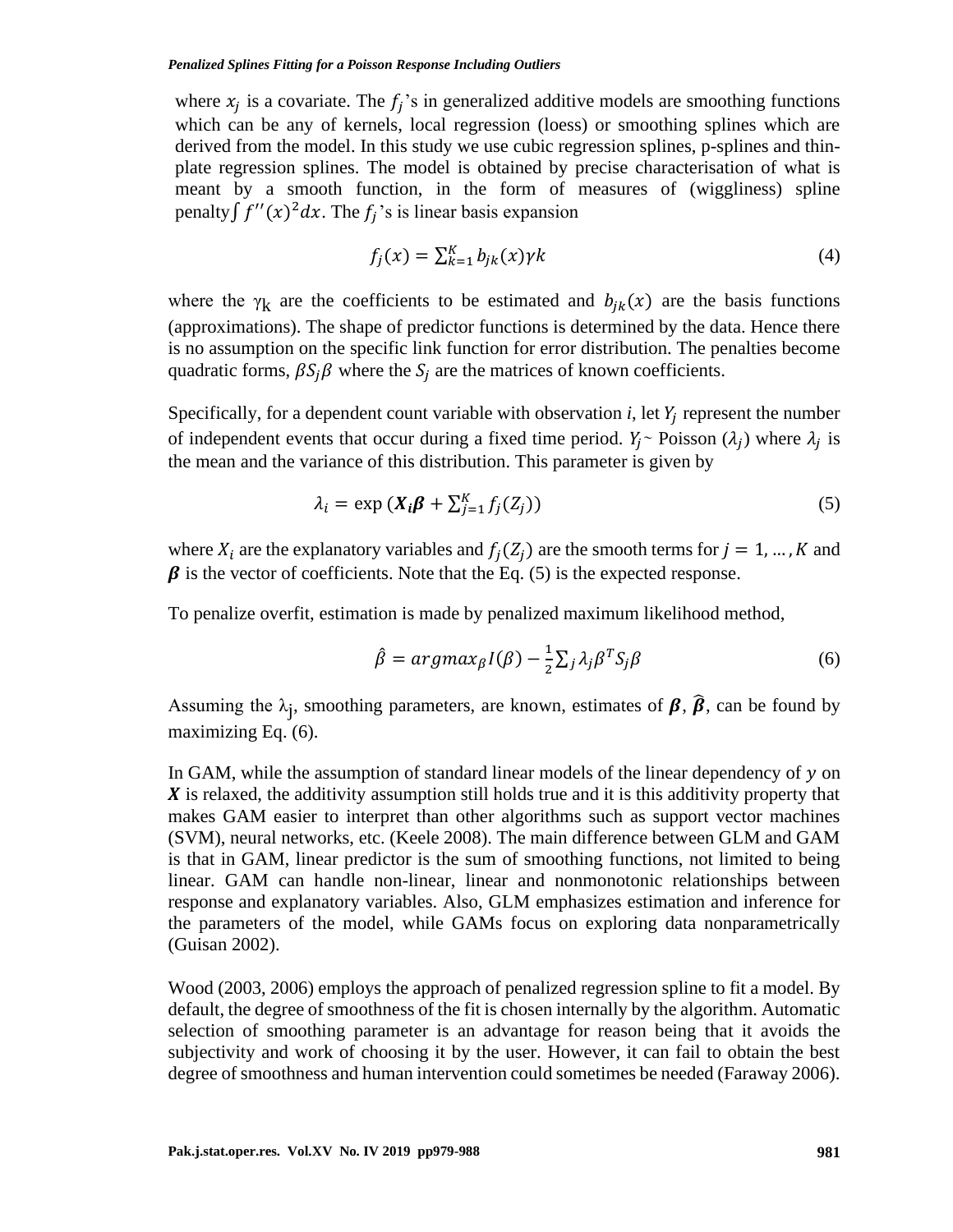# **Selection of GAM and model parameter estimation**

Model evaluation plays a fundamental role in regression analysis; comparisons can be made between models to obtain the better of them. In linear regression, mean square error (MSE) is regarded as the building blocks of most model evaluation techniques and it measures how far the model estimations from the actual observations are. In GLM and GAM, it is necessary to have a quantity which is equivalent in importance and interpretation to residual sum of squares for ordinary linear modelling (McCullagh et al. 1989).

As minimizing MSE is to least square fits, in models fitted using maximum likelihood estimation (MLE), the quantity to be minimized is the deviance. Maximizing the likelihood in those models corresponds to minimizing the deviance of the model (Wood 2006). Model deviance is defined as twice the difference in log-likelihood between the saturated model and the full model (Montgomery et al.2012). Deviance of a model can be regarded as the lack of fit between the model and the data points. It is used for model adequacy checking; the smaller the deviance the better the model is. It is known that Akaike Information Criterion (AIC) and deviance can be used with GLM and GAM (Sakamoto et al. 1988; Guisan et al. 2002)

When large number of knots are used to represent the smoothers,  $f_i$  and the method of maximum likelihood is used to estimate  $\beta$ , the model parameters, then, there is possibility of over-fitting. This is the reason why penalized likelihood maximization is preferred over the ordinary likelihood maximization to estimate GAMs (Wood 2006).

# **Monte Carlo Simulations**

The simulations are performed to explore the performance of the proposed GLM and GAM fits in a variety of situations. Furthermore, the effects of the different proportions of outliers existing in response variable from Poisson family to the fitted models will be addressed.

Data generated with different mean functions and proportions of outliers or without outliers, using the procedures are discussed in the following sections, respectively. Generated data are used to evaluate the performance of the three smoothing splines; cubic regression, p-splines, thin plate splines and generalized linear model. The mean of AIC, residual deviance and explained deviance obtained for each model are provided for the goodness of fit. For the analysis and model building procedures, the *mgcv* package in R (R Development Core Team 2018) statistical software is performed.

# **Poisson response with one covariate**

The response variable was simulated from,  $Y/x \sim Pois(\lambda(x))$ , where  $\lambda(x) = g^{-1}(h(x))$ and  $h(x) = 4\cos((2\pi((1 - x))^2))$ . Here, g is a log-link function. The covariate follows a uniform distribution,  $x \sim U(0,1)$ . The randomly selected Y values were multiplied by  $yu_1^{u_2}$ where  $u_1$  ∼ U (2, 5) and  $u_2$  ∼ U (−1, 1) and the result was rounded to the nearest integer. Five sample sizes of  $n$  were tested: 25, 50, 100, 250, and 500. For the univariate function, Wong et al. (2014) was followed.

For a specified outlier proportion value given by  $p: 0, 0.1, 0.2$ , a total of  $p100\%$  simulated data was randomly selected to be changed to outliers. The number of repetitions for each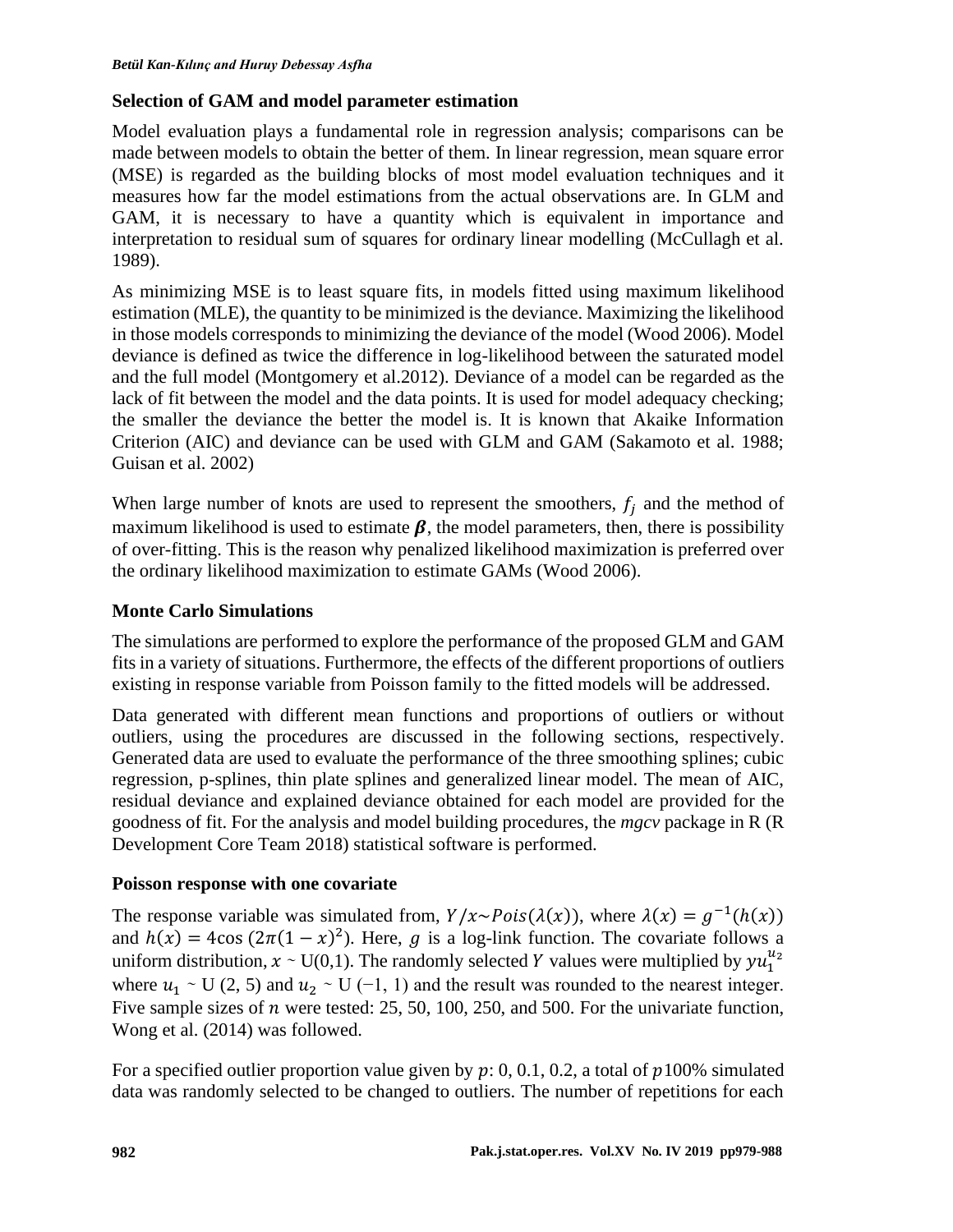scenario was 500 for all possible combinations of  $n$  and  $p$ . Each of the three smoothing splines were used to fit a GAM model for all the samples.

#### **Poisson response with two additive functions**

To illustrate the performance of the proposed methods, two covariates are considered by  $(x_1, x_2)$  for  $i = 1, ..., n$  and response variable is generated from Y/  $(x_1, x_2)$ ~Pois(exp(t<sub>1</sub>(x<sub>1</sub>), t<sub>2</sub>(x<sub>2</sub>) ()), where  $\lambda(x) = t_k(x)$ ,  $k = 1,2$ ,  $t_1(x) =$  $\exp \left(\sin \left(\frac{4x_1}{60}\right) + \cos \left(\frac{7x_1}{120}\right) + 1\right)$  and  $t_2(x) = \sin(180 - x_2^7 \pi)^{11} + 29 \exp \left(\sin(12x_2^3)\right)$ where  $x_1 = i$  and  $x_2 \sim U(0,1)$ .

In this case, outliers were included into the response variable by using (Alimadad et al 2011). Let  $(\tilde{y}_j, x_j)_{j=1}^n$  $\sum_{i=1}^{n}$  be the data and  $x_j$  is ordered where  $x(m)$  is the m<sup>th</sup> order statistics. Next,  $y_i = (1 - z_i)\tilde{y}_i + z_i w_i$  where  $z_i \sim B(1, p)$  and  $w_i = Pois(30)$ . The number of outliers in each sample is random.

It is important to note that, in each case, sample sizes of 20, 50, 100, 200, and 500 were simulated and a total of 500 repetitions were generated. Each of the three smoothing splines were used to fit a GAM model for all the samples.

### **Results**

Mean of deviances and AIC of the models using GLM, and GAMs fitted by cubic regression spline (cr), p-spline (ps) and thin-plate spline (tp) bases for one covariate are presented in Table 1. Additionally, the percentage of explained deviance for each model is provided in the same table.

|            |        | Dev            |        |        |        |               | <b>AIC</b> |        |      |               | $Dev. Exp. (\%)$ |      |
|------------|--------|----------------|--------|--------|--------|---------------|------------|--------|------|---------------|------------------|------|
| p          | glm    | <sub>c</sub> r | ps     | tp     | glm    | <sub>cr</sub> | <b>ps</b>  | tp     | glm  | <sub>cr</sub> | ps               | tp   |
|            |        |                |        |        |        | $n=25$        |            |        |      |               |                  |      |
| $\theta$ . | 367.13 | 13.06          | 13.28  | 12.74  | 449.85 | 106.78        | 106.78     | 106.31 | 0.46 | 0.98          | 0.98             | 0.98 |
| $\theta$   |        |                |        |        |        |               |            |        | 4    | 1             | 0                | 1.   |
| 0.         | 461.37 | 49.95          | 47.11  | 47.93  | 543.82 | 143.82        | 141.28     | 142.76 | 0.42 | 0.94          | 0.94             | 0.94 |
| 1          |        |                |        |        |        |               |            |        | 7    | 4             | 7                | 6    |
| 0.         | 600.21 | 100.52         | 94.39  | 95.90  | 681.91 | 195.05        | 189.03     | 191.03 | 0.39 | 0.90          | 0.90             | 0.90 |
| 2          |        |                |        |        |        |               |            |        | 3    | 4             | 9                | 8    |
|            |        |                |        |        |        | $n=50$        |            |        |      |               |                  |      |
|            |        |                |        |        |        |               |            |        |      |               |                  |      |
| 0.         | 797.47 | 33.21          | 33.01  | 33.08  | 958.25 | 207.08        | 206.57     | 207.37 | 0.42 | 0.97          | 0.97             | 0.97 |
| $\theta$   |        |                |        |        |        |               |            |        | 9    | 6             | 6                | 6    |
| 0.         | 1096.3 | 187.22         | 181.54 | 183.95 | 1257.2 | 361.93        | 356.33     | 359.16 | 0.37 | 0.90          | 0.90             | 0.90 |
| 1          |        |                |        |        |        |               |            |        | 3    | $\Omega$      | 3                | 2    |
| 0.         | 1302.3 | 325.57         | 316.41 | 320.13 | 1462.0 | 499.22        | 490.33     | 494.44 | 0.35 | 0.84          | 0.85             | 0.84 |
| 2          | 8      |                |        |        | 1      |               |            |        | 6    | 6             | 1                | 9    |
|            |        |                |        |        |        | $n=100$       |            |        |      |               |                  |      |
| 0.         | 1654.4 | 74.63          | 72.95  | 74.43  | 1972.4 | 407.03        | 405.29     | 407.18 | 0.41 | 0.97          | 0.97             | 0.97 |
| $\Omega$   | 3      |                |        |        | 8      |               |            |        | 6    | 4             | 4                | 4    |
| 0.         | 2249.0 | 456.72         | 443.83 | 451.23 | 2567.0 | 789.23        | 776.49     | 784.26 | 0.36 | 0.87          | 0.88             | 0.87 |
| 1          | 9      |                |        |        |        |               |            |        | 8    | 7             | $\Omega$         | 8    |
| 0.         | 2762.5 | 797.04         | 777.25 | 788.55 | 3078.1 | 1127.2        | 1107.7     | 1119.3 | 0.33 | 0.81          | 0.81             | 0.81 |
| 2          | 8      |                |        |        | 5      | 6             | 9          |        | 6    | 3             | 7                | 5    |

**Table 1: Mean deviance, AIC, (%) of explained deviance with/without outliersunivariate case**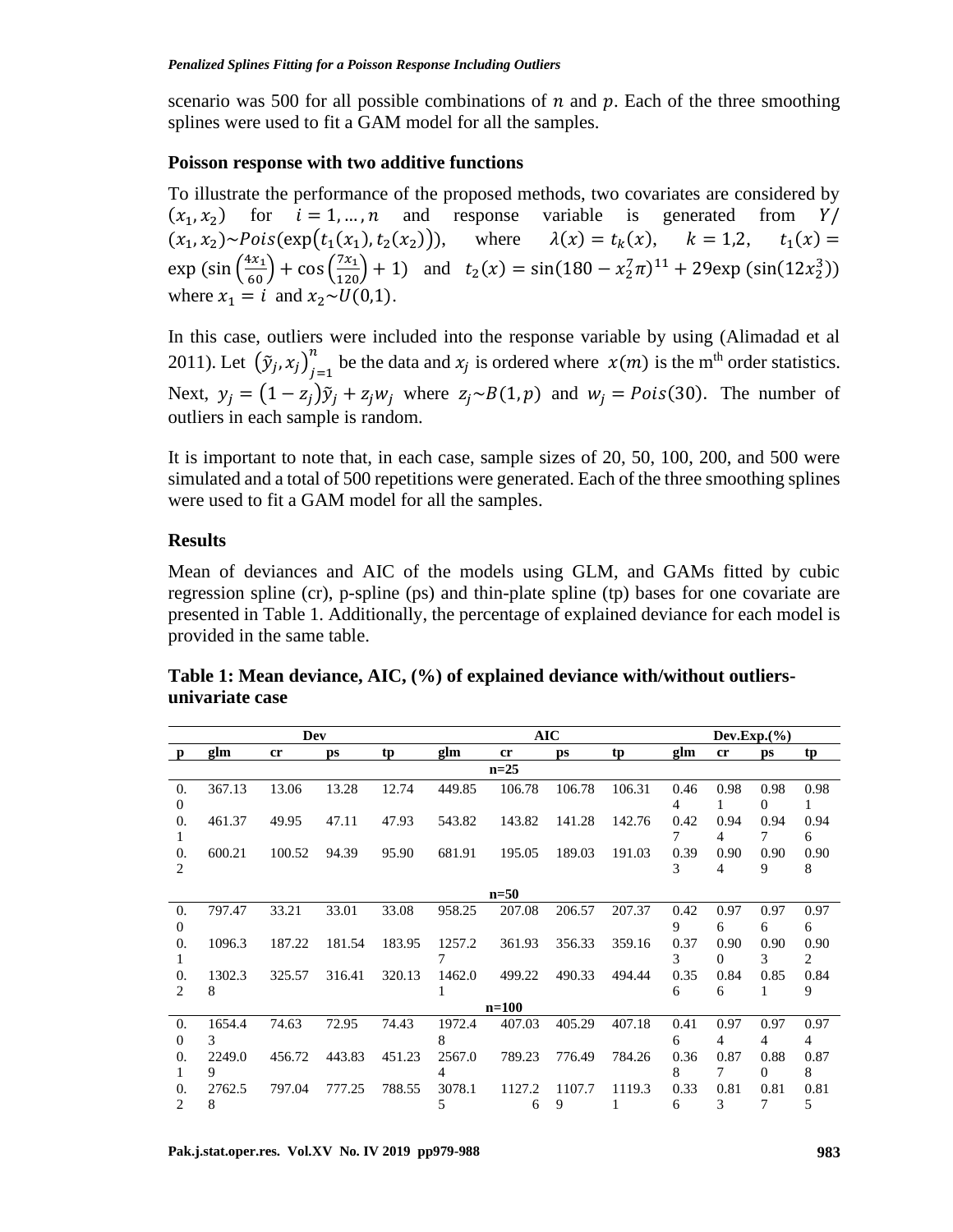|            |                               |        |        |        |        | $n=250$   |        |        |      |      |      |      |
|------------|-------------------------------|--------|--------|--------|--------|-----------|--------|--------|------|------|------|------|
| $\Omega$ . | 4224.0                        | 201.86 | 195.93 | 201.57 | 5009.9 | 1002.8    | 996.92 | 1002.9 | 0.40 | 0.97 | 0.97 | 0.97 |
| $\theta$   | 4                             |        |        |        |        |           |        | 6      | 8    | 2    | 3    | 2    |
| 0.         | 5700.7                        | 1233.9 | 1217.8 | 1230.1 | 6485.4 | 2033.7    | 2017.8 | 2030.3 | 0.35 | 0.86 | 0.86 | 0.86 |
|            | $\mathfrak{D}_{\mathfrak{p}}$ |        | 6      |        |        | 8         | 6      | 8      |      | 3    | 5    | 3    |
| 0.         | 7052.3                        | 2226.7 | 2195.7 | 2218.1 | 7841.2 | 3024.9    | 2994.0 | 3016.6 | 0.32 | 0.79 | 0.79 | 0.79 |
|            | 4                             | 8      | 4      | 4      | 9      | 2         | 8      |        | 8    | 0    | 3    |      |
|            |                               |        |        |        |        |           |        |        |      |      |      |      |
|            |                               |        |        |        |        | $n = 500$ |        |        |      |      |      |      |
| $\Omega$ . | 8484.0                        | 414.72 | 402.13 | 414.58 | 1053.7 | 1999.8    | 1987.2 | 2000.0 | 0.40 | 0.97 | 0.97 | 0.97 |
| 0          | $\mathcal{D}$                 |        |        |        |        | 5         |        | 5      | 6    |      | ↑    |      |
| $\Omega$ . | 11484.                        | 2609.7 | 2583.9 | 2605.9 | 13051. | 4192.3    | 4166.5 | 4188.8 | 0.35 | 0.85 | 0.85 | 0.85 |
|            | 68                            | 8      |        | 6      | 81     | 0         | 9      | 2      | 5    | 5    | 6    | 5    |
| $\Omega$   | 14288.                        | 4690.6 | 4653.8 | 4683.4 | 15853. | 6270.9    | 6234.2 | 6264.0 | 0.32 | 0.78 | 0.78 | 0.78 |
|            | 90                            | 2      |        |        | 74     | 2         | 8      | 4s     |      | 0    | 2    | 0    |

The results in Table 1 show that an increase in the proportion of outliers included in the response variable has inflated the mean deviances and AIC of all the models. To illustrate this, one sample size (e.g,  $n = 25$ ) can be considered for comparison of the outcomes when different number of outliers are included in the data. In cases where an outlier is not included, the mean deviances of GLM, cubic,  $p$ -spline and thin plate splines are respectively 367.13, 13.06, 13.28, and 12.74, however, when some outliers (%  $p = 0.1$ ) are introduced in the response variable their respective mean deviances are 461.37, 49.95, 47.11, and 47.93 respectively. Similarly, for %  $p = 0.2$  as well, the mean deviances are seen to be increasing in all models. Similarly, results are obtained using n (=50, 100, 250, 500) support this argument. This comparison indicates that GAM fitted by p-splines outperformed GLM.

Results from Table 1 demonstrate that for all sample sizes  $n$ , p-splines based models produced a smaller mean deviance than others at %  $p$  (=0.1, 0.2). In addition to this, the models with a smaller mean AIC are produced by using p-splines in all combinations of outlier proportion (p) and sample sizes except for  $n = 25$  and %  $p = 0.0$ . Furthermore, the mean of the proportion of explained deviance scored by each method shows that GAMs fitted by p-splines outperformed the others.

Results from scenario 2 given in Table 2, demonstrate that GLM and GAMs fitted by cubic splines, p-splines and thin-plane splines for two covariates.

|            | Table 2: Mean Deviance, AIC, (%) of Explained Deviance with/without outliers- two |  |
|------------|-----------------------------------------------------------------------------------|--|
| covariates |                                                                                   |  |

|                             |        |                | Dev   |       |        |        | <b>AIC</b> |        |           |      | Dev.Exp.(%) |           |
|-----------------------------|--------|----------------|-------|-------|--------|--------|------------|--------|-----------|------|-------------|-----------|
|                             | glm    | <sub>c</sub> r | ps    | tp    | glm    | cr     | ps         | tp     | glm       | cr   | ps          | tp        |
|                             |        |                |       |       |        | $n=25$ |            |        |           |      |             |           |
| 0.                          | 210.38 | 14.76          | 13.66 | 14.04 | 358.08 | 181.24 | 179.26     | 179.89 | 0.07      | 0.93 | 0.93        | 0.93      |
| $\theta$<br>0.              | 215.72 | 20.91          | 21.17 | 20.90 | 362.21 | 190.48 | 190.20     | 190.14 | 9<br>0.07 | 0.90 | 8<br>0.90   | 0.90      |
| $\Omega$                    | 213.36 | 27.35          | 29.05 | 27.73 | 358.70 | 198.09 | 198.71     | 198.06 | 0.07      | 0.88 | 6<br>0.87   | 6<br>0.88 |
| $\mathcal{D}_{\mathcal{L}}$ |        |                |       |       |        |        |            |        | 0         | 0    | 0           | 0         |
|                             |        |                |       |       |        | $n=50$ |            |        |           |      |             |           |
| 0.                          | 491.86 | 55.99          | 53.97 | 51.96 | 776.44 | 361.28 | 359.30     | 357.03 | 0.06      | 0.89 | 0.89        | 0.89      |
| $\Omega$                    |        |                |       |       |        |        |            |        | 0         | 0    | 5           | 9         |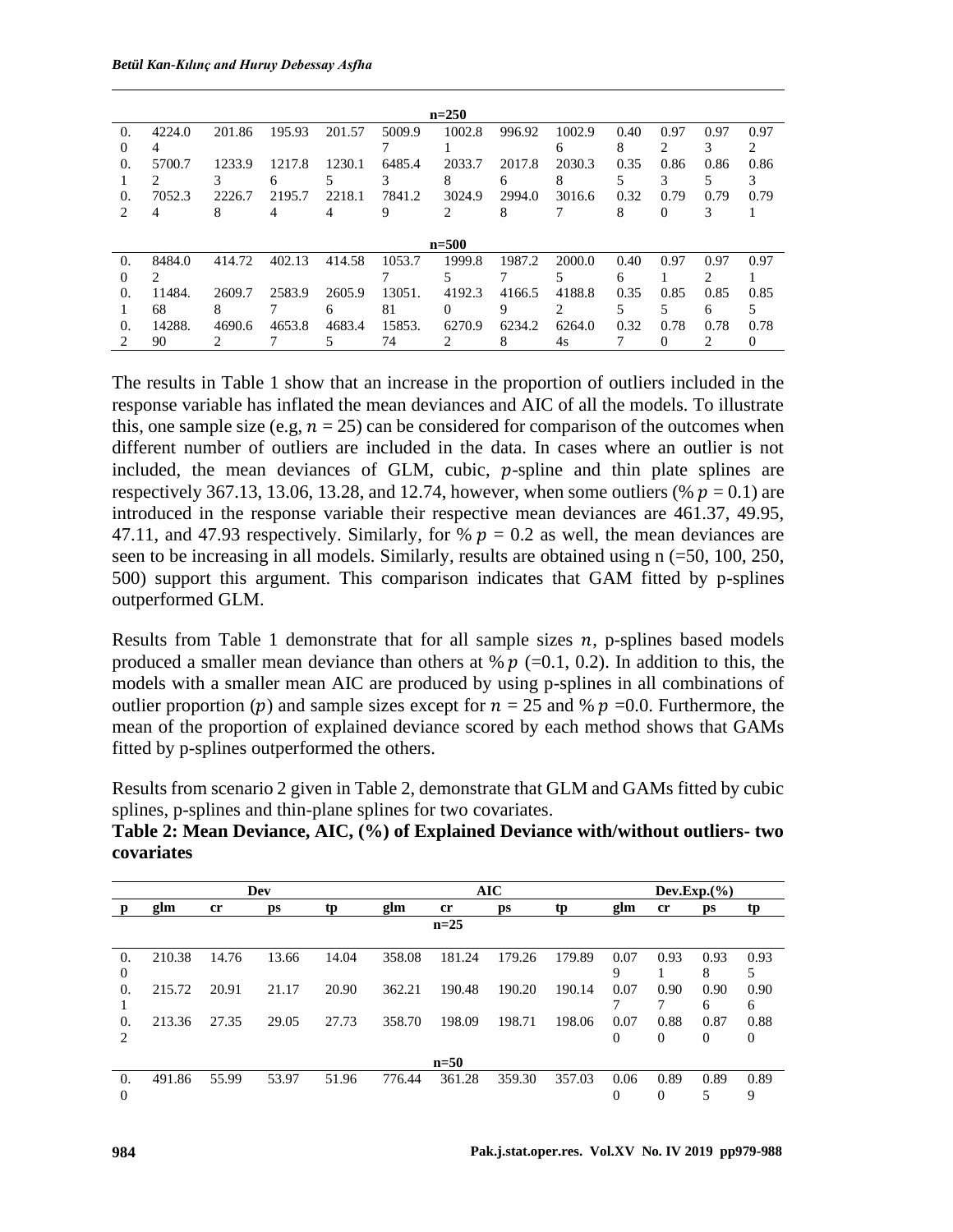*Penalized Splines Fitting for a Poisson Response Including Outliers*

| 0.             | 477.83         | 89.06  | 88.37  | 86.73          | 760.72         | 395.98    | 395.02 | 393.40   | 0.05 | 0.81 | 0.82     | 0.82           |
|----------------|----------------|--------|--------|----------------|----------------|-----------|--------|----------|------|------|----------|----------------|
| 1              |                |        |        |                |                |           |        |          | 6    | 9    | 2        | 5 <sup>5</sup> |
| $\theta$ .     | 456.20         | 118.40 | 119.93 | 116.63         | 737.36         | 425.79    | 426.53 | 423.89   | 0.05 | 0.74 | 0.74     | 0.75           |
| $\overline{c}$ |                |        |        |                |                |           |        |          | 3    | 8    | 6        | 3              |
|                |                |        |        |                |                | $n=100$   |        |          |      |      |          |                |
| 0.             | 1063.9         | 137.54 | 137.63 | 130.21         | 1620.2         | 717.51    | 717.19 | 710.01   | 0.03 | 0.87 | 0.87     | 0.88           |
| $\Omega$       | 9              |        |        |                | 8              |           |        |          | 1    | 3    | 4        | $\Omega$       |
| 0.             | 1029.9         | 222.46 | 224.77 | 217.67         | 1583.5         | 802.06    | 803.90 | 797.38   | 0.03 | 0.78 | 0.78     | 0.79           |
| 1              | $\overline{4}$ |        |        |                |                |           |        |          |      | 8    | 6        | 3              |
| $\theta$ .     | 970.43         | 293.19 | 295.86 | 289.66         | 1521.2         | 871.46    | 873.33 | 867.84   | 0.02 | 0.70 | 0.70     | 0.70           |
| 2              |                |        |        |                | 2              |           |        |          | 9    | 3    | 1        | 7              |
|                |                |        |        |                |                |           |        |          |      |      |          |                |
|                |                |        |        |                |                | $n=250$   |        |          |      |      |          |                |
| $\theta$ .     | 2775.7         | 409.48 | 410.57 | 396.45         | 4167.1         | 1831.5    | 1831.3 | 1818.2   | 0.00 | 0.85 | 0.85     | 0.85           |
| $\Omega$       | 9              |        |        |                | 4              | $\Omega$  | 6      | 5        | 8    | 3    | 3        | 8              |
| 0.             | 2664.6         | 678.64 | 674.64 | 666.15         | 4048.6         | 2093.2    | 2088.1 | 2080.6   | 0.00 | 0.74 | 0.74     | 0.75           |
| 1              | 5              |        |        |                | 6              | 5.        | 8      | $\Omega$ | 8    | 6    | 8        | 1              |
| 0.             | 2536.9         | 887.22 | 883.06 | 877.38         | 3913.1         | 2293.9    | 2288.7 | 2284.0   | 0.00 | 0.65 | 0.65     | 0.65           |
| 2              | 5              |        |        |                | $\Omega$       | 6         | 4      | $\Omega$ | 8    | 1    | 3        | 5              |
|                |                |        |        |                |                |           |        |          |      |      |          |                |
|                |                |        |        |                |                |           |        |          |      |      |          |                |
|                |                |        |        |                |                | $n = 500$ |        |          |      |      |          |                |
| 0.             | 5625.0         | 981.79 | 1049.6 | 977.08         | 8388.5         | 3777.0    | 3842.6 | 3773.0   | 0.00 | 0.82 | 0.81     | 0.82           |
| $\Omega$       | 9              |        | 9      |                | 5              | 8         | 7      | 1        | 6    | 6    | 4        | 7              |
| $\theta$ .     | 5338.3         | 1485.7 | 1535.6 | 1480.3         | 8087.5         | 4266.6    | 4314.2 | 4260.8   | 0.00 | 0.72 | 0.71     | 0.72           |
| 1              | 4              | 1      |        | 3              | 4              | 9         | 3      | 7        | 6    | 3    | 3        | $\overline{4}$ |
| $\theta$ .     | 5043.9         | 1884.7 | 1922.2 | 1881.5         | 7779.0         | 4651.5    | 4686.7 | 4648.0   | 0.00 | 0.62 | 0.62     | 0.62           |
| 2              | 3              | 6      | 9      | $\overline{4}$ | $\overline{4}$ | 3         | 5      | 1        | 5    | 8    | $\Omega$ | 8              |

It shows that for  $n = 25$  cubic splines based models produced a smaller mean deviance than others at %  $p = 0.2$ . For sample size of  $n = 50, 100, 250, 500$  however, GAMs fitted by thinplate splines performed better in all combinations of outlier proportion  $(p)$ . In addition to this, the models with a smaller mean AIC are produced by using thin-plate splines in all combinations of outlier proportion (p) and sample sizes except for  $n = 25$ . Furthermore, the mean of the proportion of explained deviance scored by each method is another evidence that GAMs fitted by thin-plate splines outperformed the others. Compared to all models, the GAM using thin-plate regression splines produced the highest explained deviances than the rest of models. This comparison also indicates that GLM produced poor goodness of fit (Dev.Exp. % 0.01-0.08) while GAMs produced more desirable results when the response has some proportion of outliers when regressing on two covariates.

On the contrary, results from the univariate case do not show the same trend as that of the case of two covariates, rather, GAMs fitted by p-splines seems to be outperformed by both cubic and thin plate splines regardless of the sample sizes and the outlier proportion except for  $n = 25$  and p% =0.0. The percentage of the explained deviance is almost equal to each other for splines base model.

#### **Comparison on Data Sets**

In this section, we apply the provided fitting procedure to several datasets from literature. Each data consists of a response from Poisson distribution with/without outliers. The description of the data sets is given in Table 3.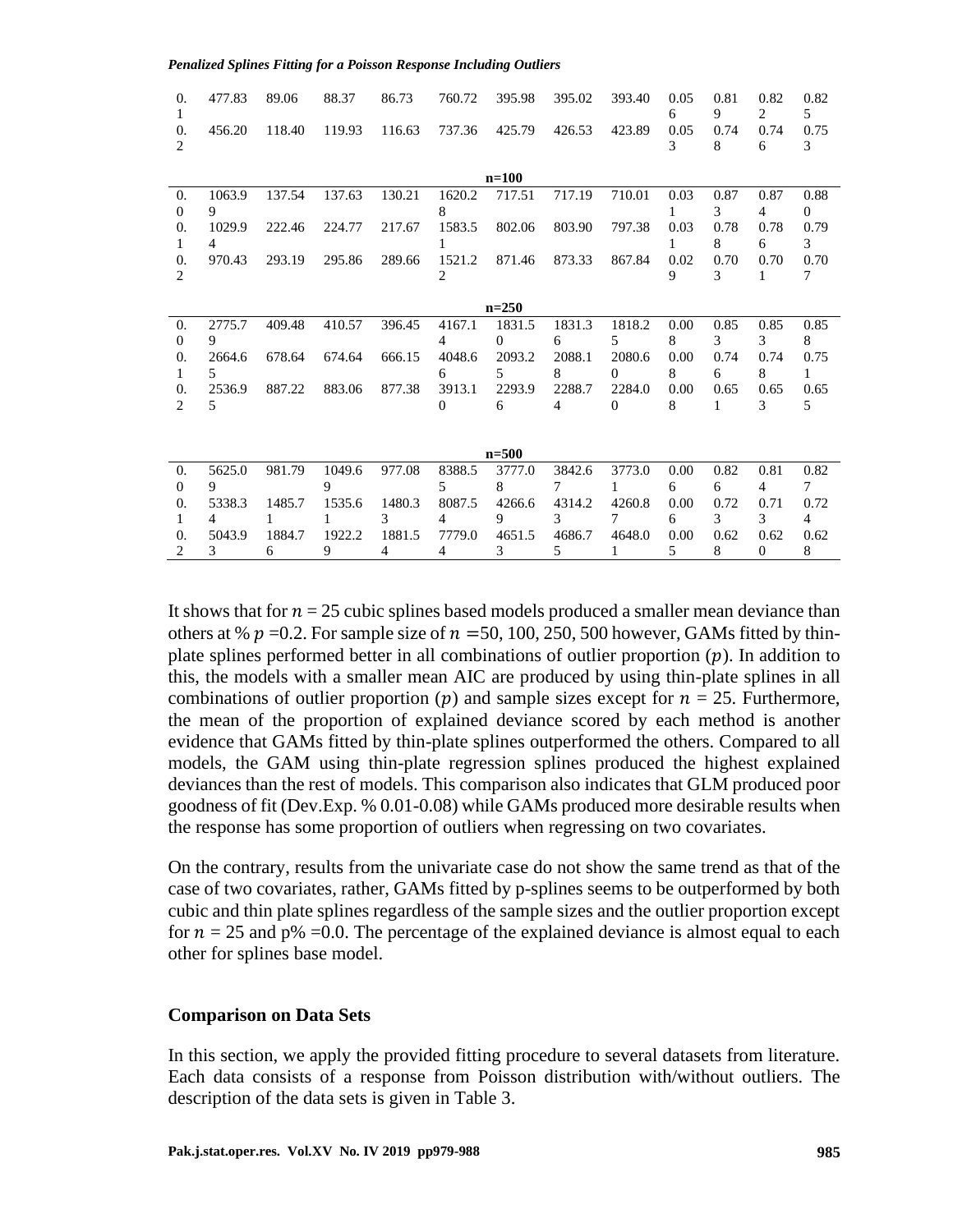| Lable 5. The description of data sets |    |                  |      |  |  |  |  |  |  |
|---------------------------------------|----|------------------|------|--|--|--|--|--|--|
|                                       |    | Ships Frisk AIDS |      |  |  |  |  |  |  |
| Number of observations                | 40 | 900              | 570  |  |  |  |  |  |  |
| Number of predictors                  |    |                  |      |  |  |  |  |  |  |
| Number of outliers                    |    | many             | many |  |  |  |  |  |  |
|                                       |    |                  |      |  |  |  |  |  |  |

**Table 3: The description of data sets**

The Table 4 presents the results of the models from GLM and GAMs. In order to obtain the goodness of fits of the models, deviance and AIC are evaluated for each model sand summarized in the table.

The ships data concerning a type of damage caused by waves to the forward section of cardio-carrying vessels (McCullagh et al, 1989). The variables are incidents, service, and year. This data suffers from outlier problem. To investigate whether the expected number of incidents per aggregate months of service makes sense on year and service, using GLM and GAM fitted by cubic splines, p-splines and thin- plate splines are compared. Notice that AIC (447.75) and deviance (343.88) values obtained by GLM are quite larger which is not preferred than any GAMs. Compared to all models, the GAM using cubic regression splines produced the highest explained deviance as 92.9% than the rest of models.

The frisk data is from Gelman and Hill (2006)' study on police stops in New York City. The data give the counts of police stops for past arrests. The data also suffers from outliers. The model obtained from GLM produced higher values of AIC and deviance (64820.00, 63109.70) whereas these values from GAM models show better performance. Among the GAMs, the p-splines GAM models produced the smallest AIC (38088.04) and highest explained deviance (70%).

Another data set that includes the reported cases of AIDS diagnosed in 1983 and 1992 (De Angelis et al 1994). The data are the time delay in reporting of diagnosis and the number of AIDS cases. The data suffers from outlier in the response variable. Considering the GLM fit, it performs the data poorly. However, GAMs fitted by p- splines produced the smallest AIC (4834.453) and highest explained deviance as (57.6%).

|            | Table 4: The comparison of GLM and GAM |            |          |  |  |  |  |  |  |
|------------|----------------------------------------|------------|----------|--|--|--|--|--|--|
| Criteria   | <b>Ships</b>                           | Frisk      |          |  |  |  |  |  |  |
|            |                                        | <b>GLM</b> |          |  |  |  |  |  |  |
| <b>AIC</b> | 447.75                                 | 12134.56   | 5137.492 |  |  |  |  |  |  |
| Deviance   | 343.88                                 | 37448533   | 271136.2 |  |  |  |  |  |  |
| % Deviance | 0.529                                  | 0.11       | 0.258    |  |  |  |  |  |  |
|            |                                        | GAM (cr)   |          |  |  |  |  |  |  |
| <b>AIC</b> | 159.18                                 | 60207.71   | 4957.391 |  |  |  |  |  |  |
| Deviance   | 38.92                                  | 54803.79   | 192311.7 |  |  |  |  |  |  |
| % Deviance | 0.946                                  | 0.699      | 0.474    |  |  |  |  |  |  |
|            |                                        | GAM(tp)    |          |  |  |  |  |  |  |
| <b>AIC</b> | 172.09                                 | 60120.81   | 4956.201 |  |  |  |  |  |  |
| Deviance   | 50.47                                  | 54716.6    | 191896.1 |  |  |  |  |  |  |
| % Deviance | 0.917                                  | 0.699      | 0.475    |  |  |  |  |  |  |
|            |                                        | $GAM$ (ps) |          |  |  |  |  |  |  |

|  |  | Table 4: The comparison of GLM and GAM |  |  |  |
|--|--|----------------------------------------|--|--|--|
|--|--|----------------------------------------|--|--|--|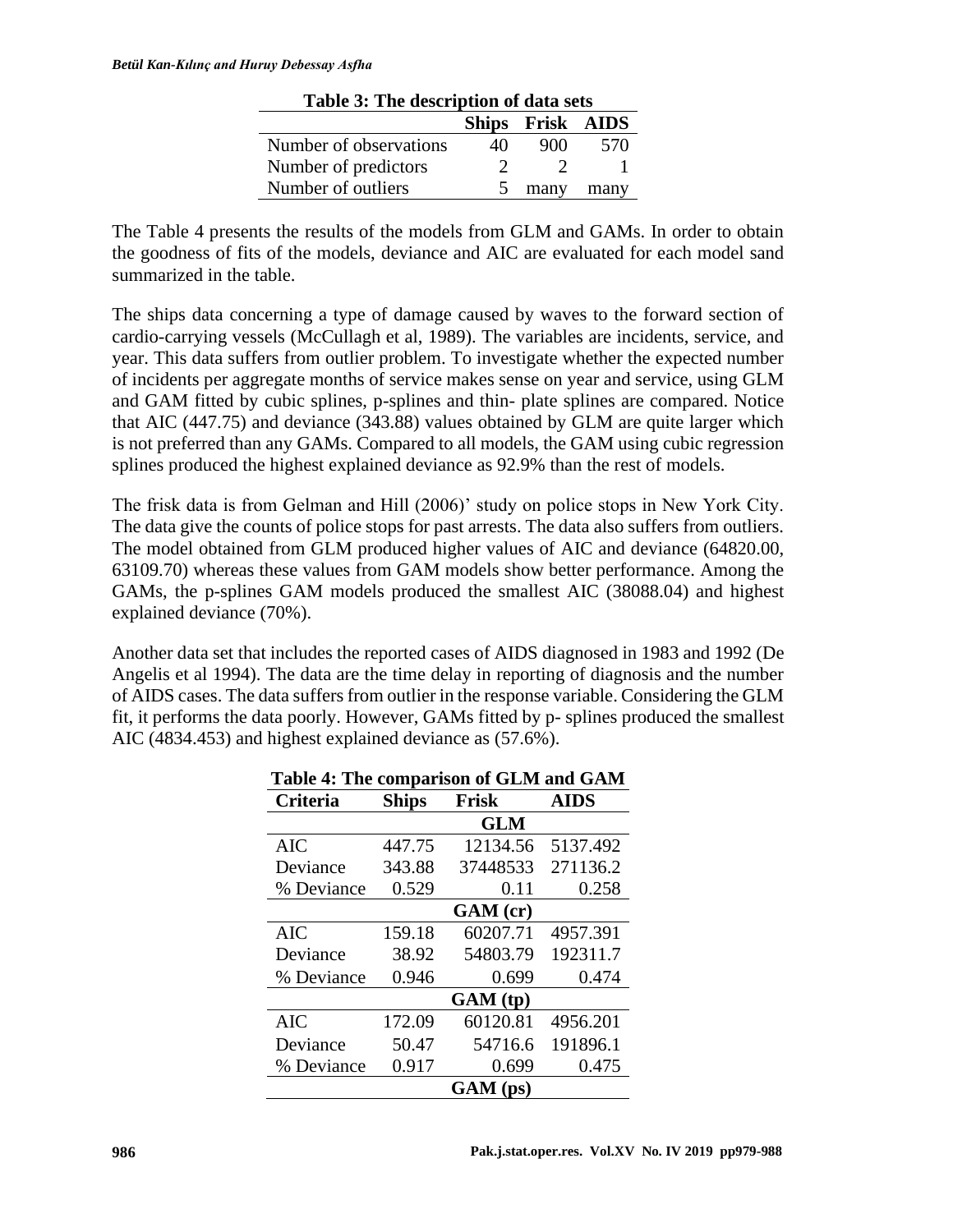*Penalized Splines Fitting for a Poisson Response Including Outliers*

| AIC.       | 177.83 |       | 59955.86 4834.453 |
|------------|--------|-------|-------------------|
| Deviance   | 59.18  |       | 54555.2 154933.8  |
| % Deviance | 0.918  | 0.705 | 0.576             |

# **Conclusion**

In this paper, we compare the performance of the methods GLM and GAM for a Poisson response variable with/without outliers when regressing on one variate and two covariates. Considering the GAM fits, three penalized regression spline smoothers are evaluated where the first is cubic splines, another is the p-splines, and the third is the thin-plate splines. Three common datasets have been also used to compare the performance of GLM and GAM on the Poisson response including outliers. Using these datasets, the comparison of the performance of GLM and GAM which employs a penalized smoothing spline approach are investigated. Our simulation studies and the illustrations using three data sets from literature reflect the parallel results to each other. The results show that GAMs are more resistant to outliers for a response variable from Poisson family.

### **References**

- 1. Alimadad, A. and Salibian-Barrera, M. (2011). An outlier-robust fit for generalized additive models with applications to disease outbreak detection, Journal of the American Statistical Association, 106(494), 719-731.
- 2. Camarda, G.C., Eilers, P.H.C. and Gampe, J. (2016). Sums of the smooth exponentials to decompose complex series of counts, Statistical Modeling, 16(4), pp. 279-296.
- 3. Currie, I.D., Durban, M. and Eirlers P.H.C. (2004). Smoothing and forecasting mortality rates., Statistical Modelling, 4(4), pp. 279-298.
- 4. De Angelis, D. and Gilks, W.R. (1994) Estimating acquired immune deficiency syndrome accounting for reporting delay.*Journal of the Royal Statistical Society, A*, **157**, 31–40
- 5. Faraway, J.J. (2006). Extending the Linear Model with R-Generalized Linear, Mixed Effects and Nonparametric Regression Models, New York, NY: Taylor & Francis Group, LLC.
- 6. Gelman A. and Hill, J. (2006). Data Analysis Using Regression and Multilevel/Hierarchical Models, Cambridge University Press, New York: NY, USA
- 7. Guisan, A., Thomas, C., Edwards, J. and Hastie, T. (2002). Generalized linear and generalized additive models in studies of species distributions: setting the scene, 157, 89-100
- 8. Hastie, T.J., Tibshirani, R.J., 1990. Generalized Additive Models. Chapman & Hall.
- 9. Hastie, T.J., Tibshirani, R.J., Friedman, J., 2001. Elements of Statistical Learning: Data Mining, Inference and Prediction. Springer, New York.
- 10. Keele, L. (2008). Semiparametric Regression for the Social Sciences, England: John Wiley & Sons Ltd.
- 11. Nelder, J.A., Wedderburnn, R.W.M. (1972). Generalized Linear Models. Journal of the Royal Statistical Society,3, Series A 135, 370-384.